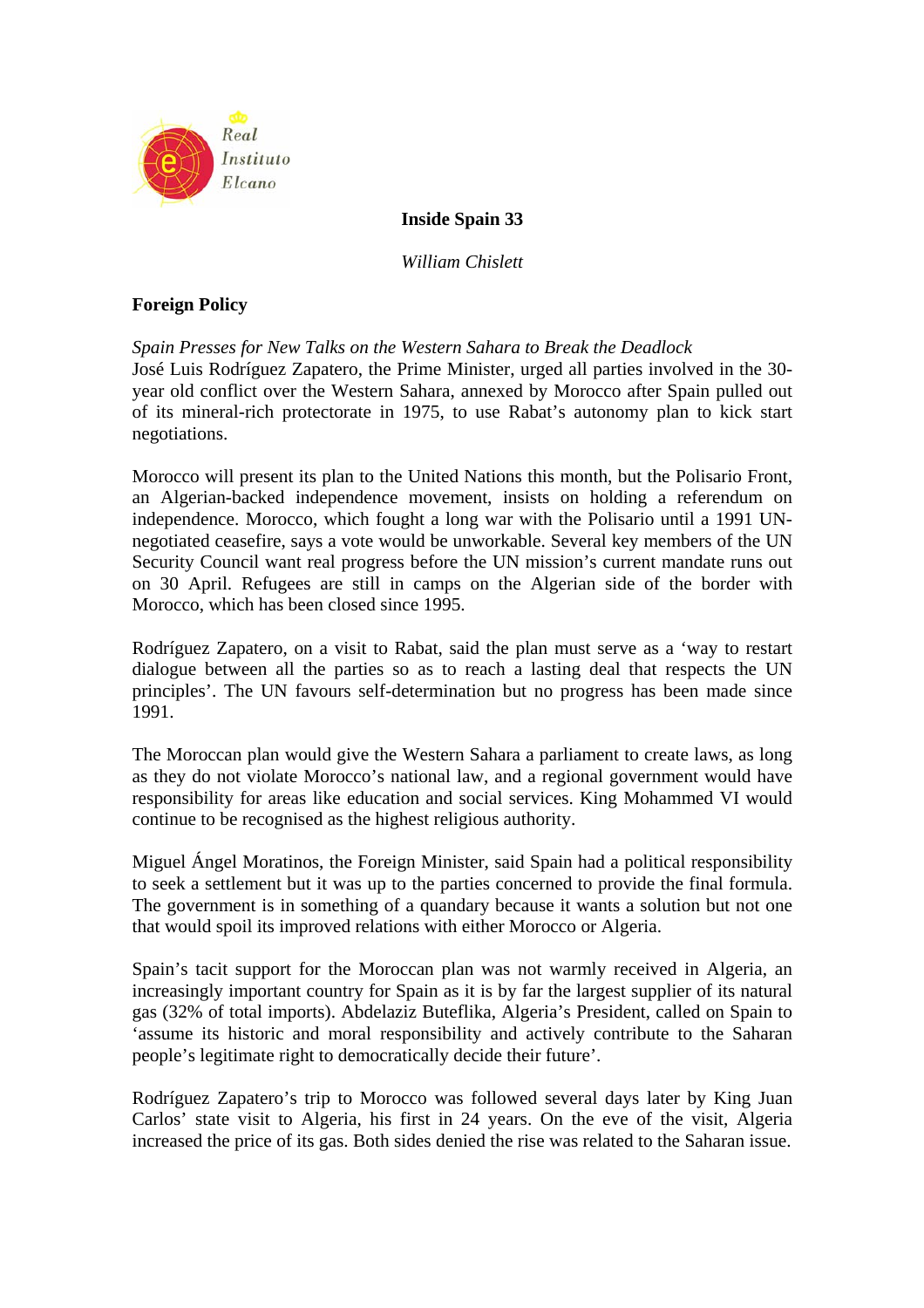Morocco's move comes at a time of increasing concern about terrorist infiltration into Europe from the Maghreb. There are said to be terrorist camps in the sparsely populated Sahel region. A resolution of the Saharan issue would encourage greater cooperation between Morocco, Algeria and Spain over terrorism. Moroccans and Algerians were allegedly involved in the March 2004 bombing of trains in Madrid by Islamist radicals that killed almost 200 people.

# *Parliament Rejects Sending More Troops to Afghanistan*

A motion put forward by the conservative Popular Party (PP) to send more troops to Afghanistan was defeated by 159 votes to 148.

The motion reproduced the public commitment by José Luis Rodríguez Zapatero, the Socialist Prime Minister, to 'provide all the necessary human and material resources to guarantee the security of our troops in Afghanistan'.

The defeat of the motion was interpreted as a rejection of the request by Spain's military chiefs for more troops, although the government says it never received such a request made, according to the PP's leader Mariano Rajoy, at a closed door conference at the Higher Centre of National Defence Studies (Ceseden). A senior Spanish officer in Afghanistan requested more troops at the end of January when José Antonio Alonso, the Defence Minister, visited Afghanistan, something publicly recorded.

Spain has close to 700 peace-keeping troops in Afghanistan out of the total of more than 35,000 in the International Security Assistance Force (ISAF). As a result of an offensive by the Taliban, the security situation has deteriorated. Should it reach the stage where more troops are needed, in order to increase the security of those already there, the government would be in an awkward position as those parties that support it, including its own, are the ones against sending reinforcements.

Public opinion is turning against keeping troops in Afghanistan. In a poll for *El País*, the main daily, 51.4% of respondents wanted the troops home and 39% were in favour of keeping them there.

### *Spain Presents UN Telecoms Centre Plan*

Spain will house the new UN communications and data centre for all peace missions in Europe. Located at Quart de Poblet, Valencia, the centre will provide logistical support to peace missions on the ground and will mean the establishment of a major sector of the UN's activity in the field of information technology and communications.

José Luis Rodríguez Zapatero, the Prime Minister, won a commitment from Kofi Annan, the former UN Secretary General, last year that the centre would be created in Spain, which has played a significant role over the past 25 years in peace-keeping missions and, according to surveys, is among the most pacifist societies in Europe.

Last year parliament agreed a ceiling of 3,000 peace-keeping troops. The country currently has troops in several countries including Afghanistan and the Lebanon.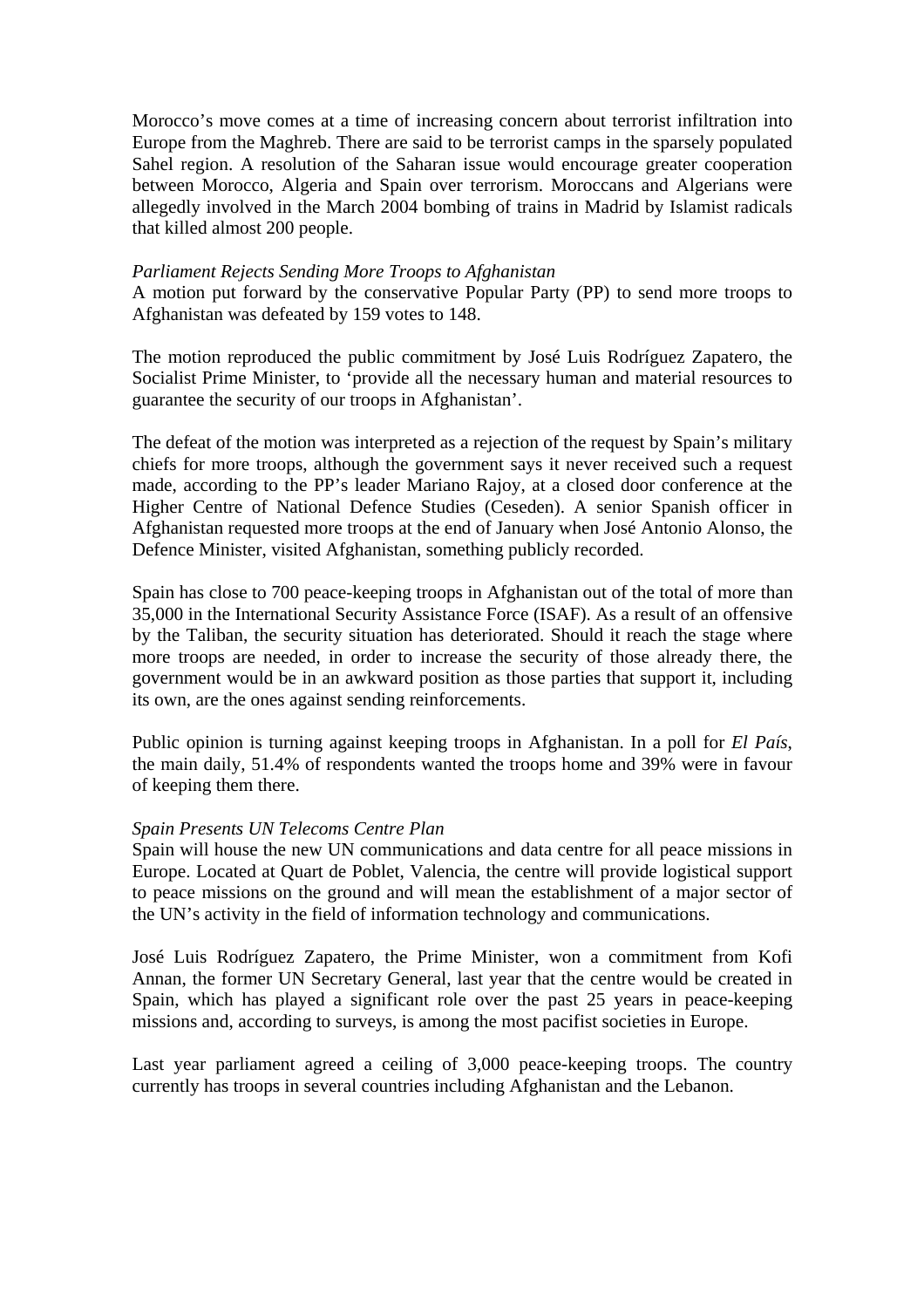# **Domestic Scene**

### *Opposition Popular Party Intensifies Campaign against the Government*

The release from prison of a convicted Basque terrorist after a 115-day hunger strike unleashed the biggest ever demonstration by the conservative Popular Party (PP) against the Socialist government and brought the brittle relations between the two main parties to an all-time low. This was the first time in Spain's post-Franco democracy that the head of the main opposition party led a massive demonstration against the government.

'Zapatero is no longer of any use', said Mariano Rajoy, the PP leader, at a demonstration that drew several hundred thousand people in Madrid to protest at the release from prison but not from detention of Iñaki De Juana Chaos. He had already served an 18-year term for 25 assassinations and remained in prison for making 'terrorist threats' in newspaper articles. Determined not to create a martyr for Eta with his death, the government commuted the rest of the three-year sentence of the unrepentant De Juana to house arrest. Rajoy said the government had 'capitulated to an act of terrorist blackmail, and this has weakened the state'. Zapatero said he 'wanted to avoid the death of someone who does not know pity'.

The decision, publicly supported by Felipe González, the former Socialist Prime Minister (1983-96), not to let De Juana die was the most divisive and controversial one of Zapatero's three years in office. The government felt it was stuck between a rock and a hard place. In a survey conducted for the centre-left *El País*, the main daily which broadly but not uncritically supports the Socialists, 58% of respondents were against the decision (33% in favour), but 48% wanted the government to restart peace negotiations with Eta (39% against), called off last December by Zapatero after the group placed a bomb in a car park at Madrid's airport and killed two people. Eta has killed four people in the past four years (compared with 800 in the previous 36).

The PP has made demonstrations against the government's anti-terrorism policy the axis of its strategy to win the next election and put it at the centre of Spanish politics. Its latest protest, in a highly charged atmosphere on the eve of the third anniversary of the Madrid bombings by Islamist radicals, 'crossed a red line of democracy' in the government's view. Almost 67% of respondents in the *El País* poll disapproved of the PP attacking the government's anti-terrorism policy, and 65% were against the PP's constant calling of demonstrations. More than half of respondents (54%) blamed the PP for the deterioration of the political climate and 20% the government.

The Socialists accuse the PP of hypocrisy. During its eight years in office (1996-2004), various steps benefited Eta prisoners, including De Juana whose sentence was reduced by 350 days for 'intellectual achievement' after he wrote a book defending Eta. The PP said it would raise the issue of the former Socialist government's involvement in the GAL death squads that killed Eta members (during the 1980s) if the current government raised in parliament the PP's measures that benefited Eta.

The PP has stopped short of calling for early elections, which are due by next March. The *El País* poll showed that the Socialists' share of the vote had remained virtually unchanged since the election in 2004 at 42%, while the PP's share had inched up from 37.6% to 38.5%. On a scale of 1 to 10 evaluating the main political leaders, Zapatero was accorded 4.8 and Rajoy 3.5.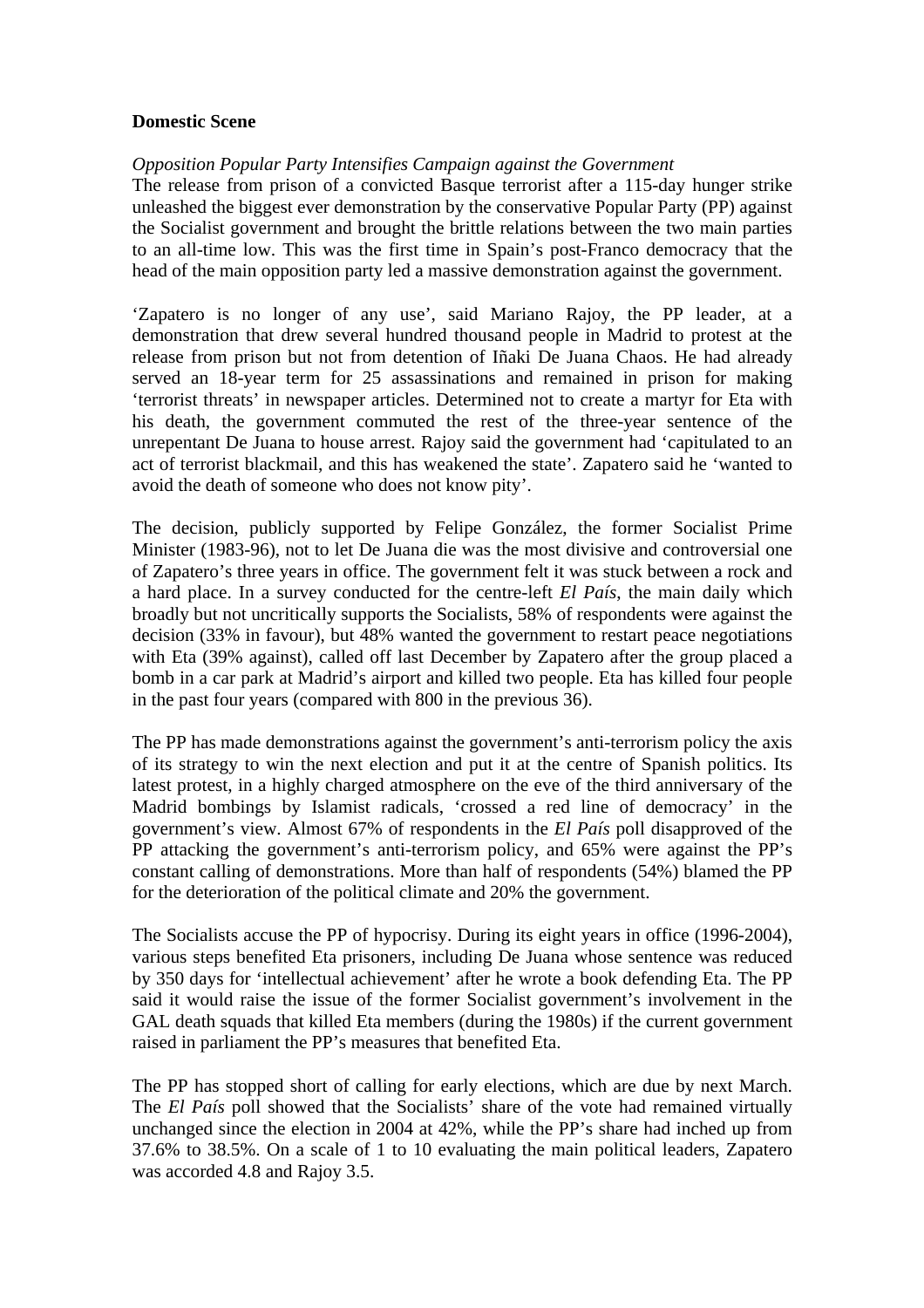The war between the two main parties carried over into the increasingly partisan press. Remarks about the PP made by Jesús de Polanco, chairman of PRISA, the owner of *El País*, at the Annual General Meeting of Shareholders, led Rajoy to call for a boycott of PRISA's many media outlets. Polanco said it was 'very difficult to be neutral when one of the parties believes that anything goes in order to recover power' and that the PP was far from being the moderate conservative party that Spain needed. He called the PP's demonstration 'pure Francoism', in allusion to the dictator who ruled Spain between 1939 and 1975. Rajoy demanded an apology and instructed the PP not to cooperate in any way with PRISA or advertise in its media until Polanco made amends.

### *Gender Equality Law Approved, Sex Discrimination at Work Banned*

The parliament approved an equality law which, among other things, bans sex discrimination at work and gives 15 days of paternity leave for men. The law, backed by all parties except the conservative Popular Party (PP), was the most important step to achieve equality between men and women since the 1978 constitution.

Women have advanced considerably since the end of the 1939-75 dictatorship of General Franco –when, for example, divorce and contraception were forbidden and women needed the permission of their father or husband to open a bank account–. Today, more women graduate from university than men. But society is still very maledominated. For example, according to the stock market regulator, more than two-thirds of Spain's top 35 listed companies have no female board directors, and only 6% of directorships in listed companies are held by women, most of whom represent family shareholdings.

The law makes it obligatory for women to represent at least 40% of the electoral lists of political parties. This was one reason why the PP voted against the law as it believes this move was unnecessary. José Luis Rodríguez Zapatero, the Prime Minister, led the way on the issue of women in politics by evenly splitting the members of his cabinet between men and women when he took office in 2004.

Feminists and the main business confederation, however, were dissatisfied with the new law for very different reasons. While feminists groups said it did not go far enough, the confederation was particularly angry with the stipulation that companies with more than 250 workers have to introduce 'equality plans' aimed at eliminating discrimination against women in pay, promotion and benefits.

### *Registered Foreigners Surpass 4 Million*

The number of foreigners resident in Spain who have registered with their local town hall was 4.1 million at the beginning of 2006, 413,556 more than in 2005, according to the latest figures from the National Statistics Institute (see Figure 1). Roughly one in every seven is Moroccan (see Figure 2).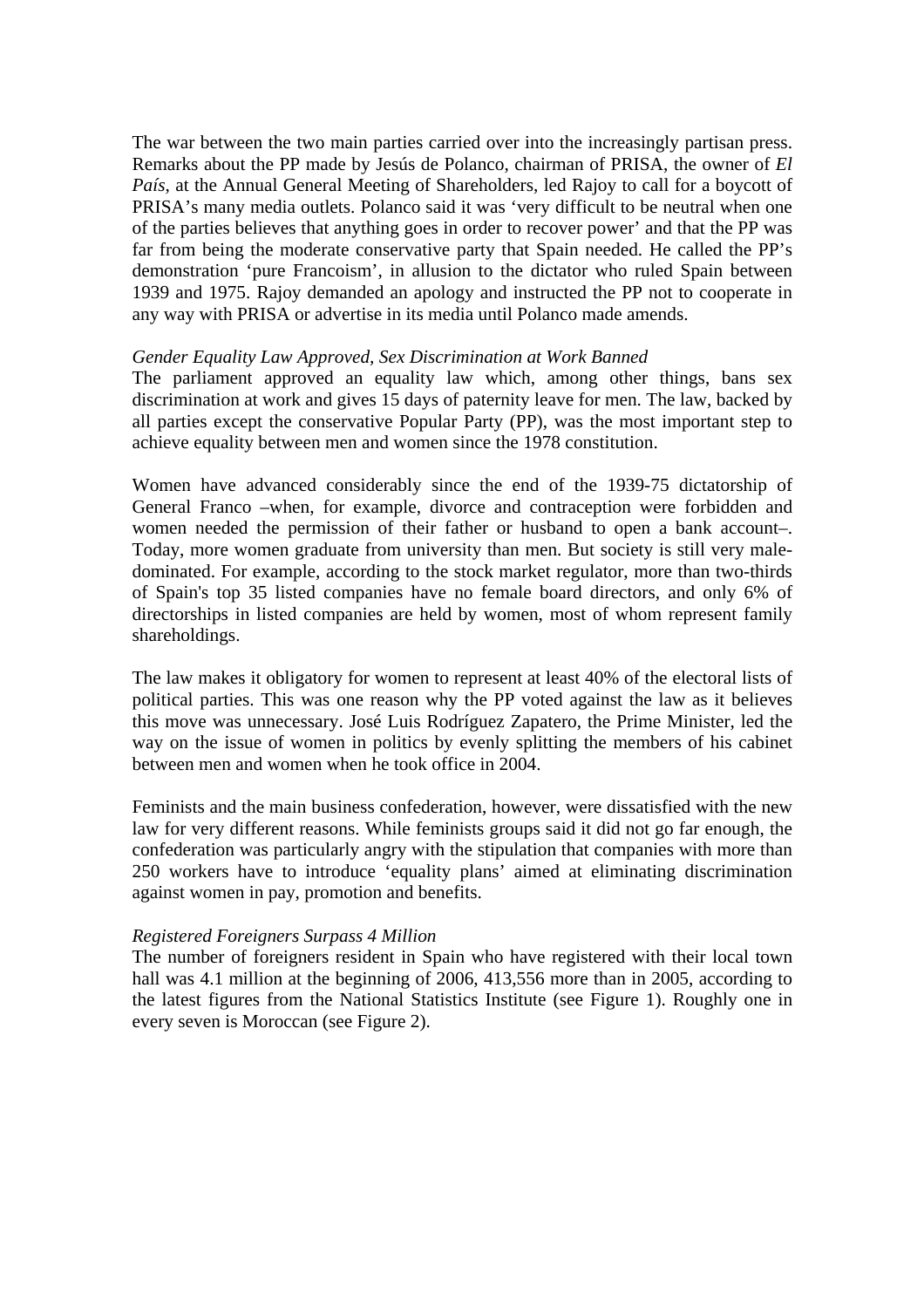|  | Figure 1. Number of registered foreigners, 1999-2006 (millions) |  |  |
|--|-----------------------------------------------------------------|--|--|
|  |                                                                 |  |  |

|                                |        | . .            |                |                  |      |                |                                      |      |
|--------------------------------|--------|----------------|----------------|------------------|------|----------------|--------------------------------------|------|
|                                | 1999   | 2000           | 2001           | 2002             | 2003 | 2004           | 2005                                 | 2006 |
| $\ddot{\phantom{1}}$<br>Number | _<br>. | $\sim$<br>0.92 | $\sim$<br>، ب، | $\sim$<br>◡<br>. | 2.66 | $\sim$<br>J.UJ | $\overline{\phantom{a}}$<br>ັບ.<br>v | .    |
|                                |        |                |                |                  |      |                |                                      |      |

| Number       | -<br>$\sqrt{ }$<br>◡.≀ | $\sim$<br>◡<br>∪.⊍∠ | $\sim$<br>، ب | $\sim$<br>، 9. | 2.66 | $\sim$<br>ა.∪ა | $\overline{\phantom{a}}$<br>ັ<br>ັ. | $\overline{\phantom{a}}$<br>┑<br>᠇. . |
|--------------|------------------------|---------------------|---------------|----------------|------|----------------|-------------------------------------|---------------------------------------|
| Source: INE. |                        |                     |               |                |      |                |                                     |                                       |

| Figure 2. Foreigners by main nationalities |  |  |
|--------------------------------------------|--|--|
|--------------------------------------------|--|--|

| Country        | <b>Number</b> | % of Total Foreigners* |
|----------------|---------------|------------------------|
| Morocco        | 563,012       | 13.5                   |
| Ecuador        | 461.310       | 11.3                   |
| Rumania        | 407,159       | 9.8                    |
| United Kingdom | 274,722       | 6.6                    |
| Colombia       | 265,141       | 6.4                    |
| Germany        | 150.490       | 3.6                    |
| Argentina      | 150,252       | 3.6                    |
| <b>Bolivia</b> | 139,802       | 2.7                    |
| Italy          | 115,791       | 2.7                    |
| China          | 104,681       | 2.5                    |

(\*) The total used is 4.1 million.

Source: INE.

The great majority of immigrants register because it entitles them to public health and education facilities. The total number of foreigners is higher because not everyone registers (for example, only 274,722 of the more than 760,000 Brits estimated by the Institute for Public Policy Research to be living permanently in Spain).

Separately, the government announced that almost 250,000 direct relatives of immigrants were authorised to settle in Spain between 2004 and 2006 (30% of the 803,370 non-EU foreigners who obtained a residency permit in this period). Spanish law allows the relatives of immigrants who have been in the country for a year and have permission to stay for at least another year to bring over direct relatives (spouses and children under the age of 18).

*Spain the Only Big EU Country that Believes Life has got Better since Joining the EU*  Fifty years after the Treaty of Rome, which ushered in the European Union, Spain is only country of the five largest European nations that believes life has not become worse since becoming part of the EU.

According to a Financial Times/Harris Poll, Spanish adults are the most positive about the effect that joining the EU (in 1986) has had on their country, with more than half (53%) stating that life has got better (see Figure 3). In the other countries substantial proportions feel that life in their country has become worse.

#### **Figure 3. Quality of life since becoming part of the EU (%)**

|                 | UK                                                             | --<br><b>France</b> | Italv | <b>Spain</b> | Germany |
|-----------------|----------------------------------------------------------------|---------------------|-------|--------------|---------|
| <b>Better</b>   | J                                                              | 19                  | 24    | აა           | 22      |
| Worse           | 52                                                             | 50                  | 4     | 24           | 44      |
| Stayed the same |                                                                | 25                  | 25    | 18           | 24      |
| Not sure        | $^{\circ}$ 4                                                   |                     |       |              | 9       |
| $\cdots$        | . .<br>$\cdot$ $\cdot$ $\cdot$ $\cdot$ $\cdot$ $\cdot$ $\cdot$ | $\cdots$            |       |              |         |

Note: Percentages may not add up exactly to 100% due to rounding. Source: Financial Times/Harris Poll.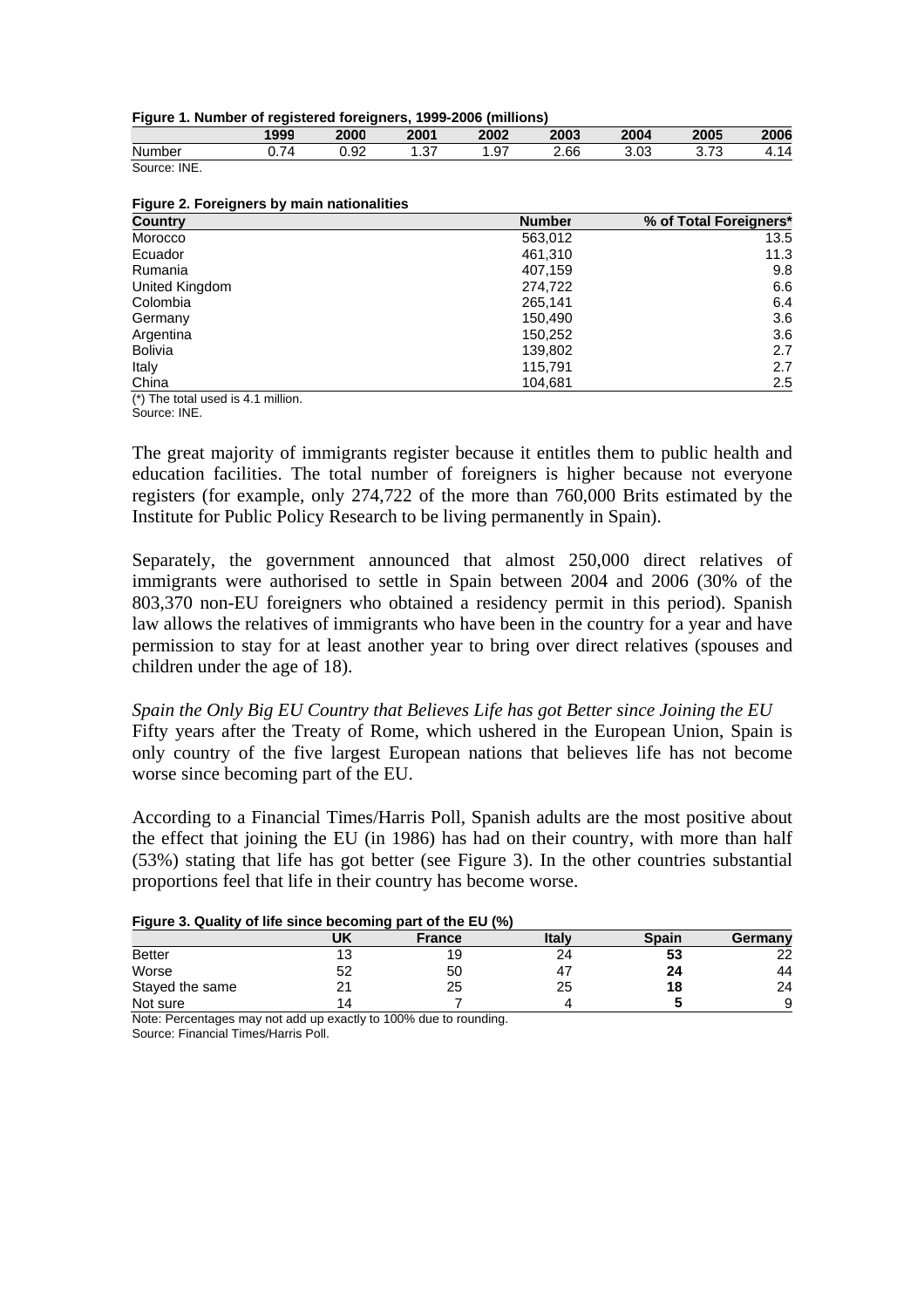Other highlights of the poll, also carried out in the US, are:

- Majorities or pluralities in all five EU countries think Turkey will eventually form part of the EU.
- There is a division between the majority of adults in Great Britain and the plurality in Germany who are opposed to an EU army, and the majority in France and Italy, and a plurality in Spain who would support this.
- Few people, except perhaps the 31% in Italy, think that EU regulations have had a positive impact on business in their countries. In all five EU countries except for France, pluralities believe they have had a negative impact.
- There is no consensus on the likely impact of a new EU constitution. A majority in Italy and a substantial plurality in Spain think it would have a positive impact. A large plurality in Great Britain think it would have a negative impact.
- Only in Italy does a plurality not think that the US is the greatest threat to global stability.

# **The Economy**

# *Protracted Bid Battle for Endesa Hots Up and Turns Acrimonious*

Caja Madrid, the third-largest shareholder in Endesa, aligned itself with Germany's E.on which increased its offer for Spain's largest electricity company. Meanwhile, Spain's Acciona and Italy's Enel increased their rival bid which was denounced by E.on as a deliberate attempt to interfere with Endesa shareholders' proper consideration of its offer. E.on urged Spanish regulators to open infringement proceedings against the two companies and is suing them in the US.

The big savings bank agreed to cede its 10% stake in Endesa to E.on through an equity swap under which it would retain its voting rights for two years. Endesa's shareholders must decide by 3 April –and 6 April in the US– whether to tender their shares to E.on or wait until October, as required by the Spanish regulator, for a formal bid by Enel and Acciona, which between them currently own 46% of Endesa. Enel and Acciona said they would appeal against this moratorium.

E.on raised its offer for Endesa to  $\epsilon 42.4$  billion ( $\epsilon 40$  a share) and hard on its heels came a new offer from Acciona and Enel of  $\bigoplus$  43.4 billion ( $\bigoplus$  1 a share). These prices are almost double that of Gas Natural, the government's preferred choice as it would have created a national champion, made more than 18 months ago. Gas Natural dropped out of the race earlier this year.

E.on said the increased rival bid was 'an attempt to deceive Endesa's shareholders and to manipulate the market price of Endesa's stock'.

With Endesa's share price trading on the market at higher than the €40 offered by E.on, its bid was unlikely to prosper. Sepi, the state holding, which holds 2.9% of Endesa, said it would reject the offer.

Meanwhile, the European Commission announced it was taking the government to the EU's highest court, the European Court of Justice, for not lifting certain conditions it imposed last year on E.on's bid for Endesa (see *Inside Spain*, Newsletter 31, 1 February 2007).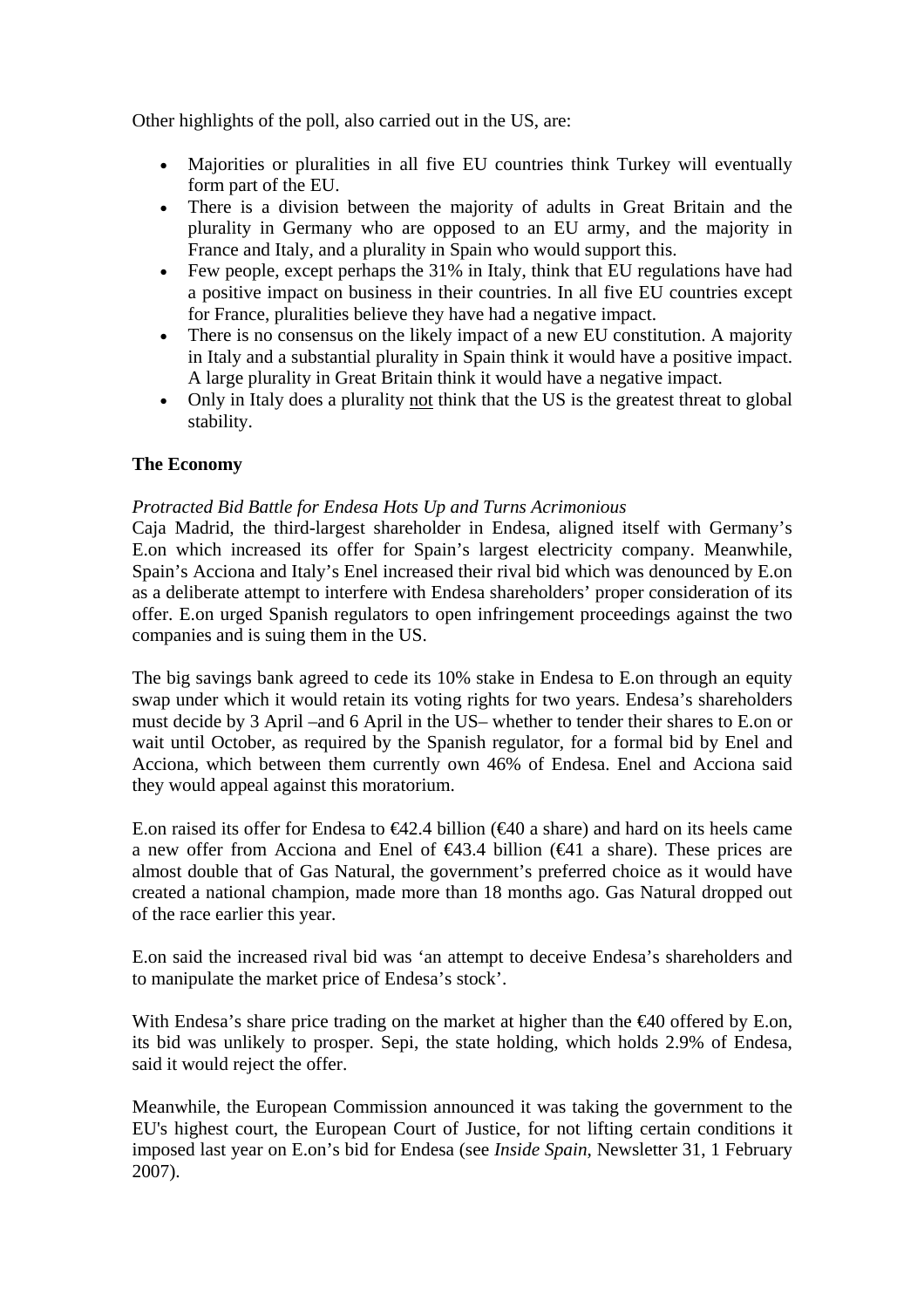### *ACS Acquires 25% Stake in Germany's Hochtief*

Actividades de Construccion y Servicios (ACS), Spain's largest construction company by sales, is to pay  $\bigoplus$  26 billion for 25% of Hochtief, making it the German company's largest shareholder. ACS and Hochtief were, respectively, the world's third and fourth largest construction companies in 2006 (see Figure 4).

**Figure 4. World's largest construction companies, 2006** 

| Company                        | Sales (€million) |
|--------------------------------|------------------|
| 1. Bouygues (France)           | 26,408           |
| 2. Vinci (France)              | 25,634           |
| 3. Hochtief (Germany)          | 15,000           |
| 4. ACS (Spain)                 | 14,067           |
| 5. Skanska (Sweden)            | 13,502           |
| 6. Ferrovial (Spain)           | 12,355           |
| 7. Eiffage (France)            | 10,745           |
| 8. Colas (France)              | 10.717           |
| 9. Taisei (Japan)              | 10,174           |
| 10. FCC (Spain)<br>$\sim$ $ -$ | 9,481            |

Source: Bloomberg, ACS.

Hochtief's strong business in the US and Asia is particularly attractive for ACS which is seeking international expansion.

In a separate development in Spain's booming construction sector, the consortium of Sacyr Vallehermoso and Fomento de Construcciones y Contratas (FCC) was awarded a 35-year concession for the M50 motorway in Dublin. This is the second concession in Ireland won by the consortium made up of Sacyr's Itinere unit with 45%, FCC with 45% and PJ Hegarty with 10%.

The construction boom doubled the number of Spaniards who made it into the latest *Forbes* list of the world's richest individuals. The list of billionaires includes 20 Spaniards, 10 more than last year and eight of whose fortunes are related to construction or real estate activities. The richest Spaniard is Amancio Ortrega, the chairman of the Inditex Group with US\$24 billion who jumped from  $23<sup>rd</sup>$  to  $8<sup>th</sup>$  place in the ranking (see Figure 5).

| Figure 5. The 10 richest Spaniards (US\$ billion) |  |
|---------------------------------------------------|--|
|---------------------------------------------------|--|

| <b>Name</b>                | <b>Fortune</b> | Company     |
|----------------------------|----------------|-------------|
| Amancio Ortega (8)         | 24.0           | Inditex     |
| Rafael del Pino (79)       | 8.6            | Ferrovial   |
| Enrique Bañuelos (95)      | 7.7            | Astroc      |
| Esther Koplowitz (137)     | 5.6            | FCC         |
| Alicia Koplowitz (158)     | 5.0            | Inversiones |
| Luis Portillo (237)        | 3.7            | Inmocaral   |
| Manuel Jove (249)          | 3.5            | Fadesa      |
| Isak Andic (264)           | 3.4            | Mango       |
| Rosalía Mora (264)         | 3.4            | Inditex     |
| Jesús de Polanco (287)     | 3.0            | Prisa       |
| Note: ranking in brackets. |                |             |

Source: Forbes.

# *Mapfre Acquires Turkish Insurer for €285 million*

Mapfre, the big insurer, is to buy 80% of Turkey's Genel Sigorta for €285 million. The investment is believed to be the largest by a Spanish company in the country of 71 million people which is struggling to join the EU. Genel is Turkey's  $6<sup>th</sup>$  largest company for car insurance and  $10^{th}$  largest for non-life, with an overall market share of 3.2%.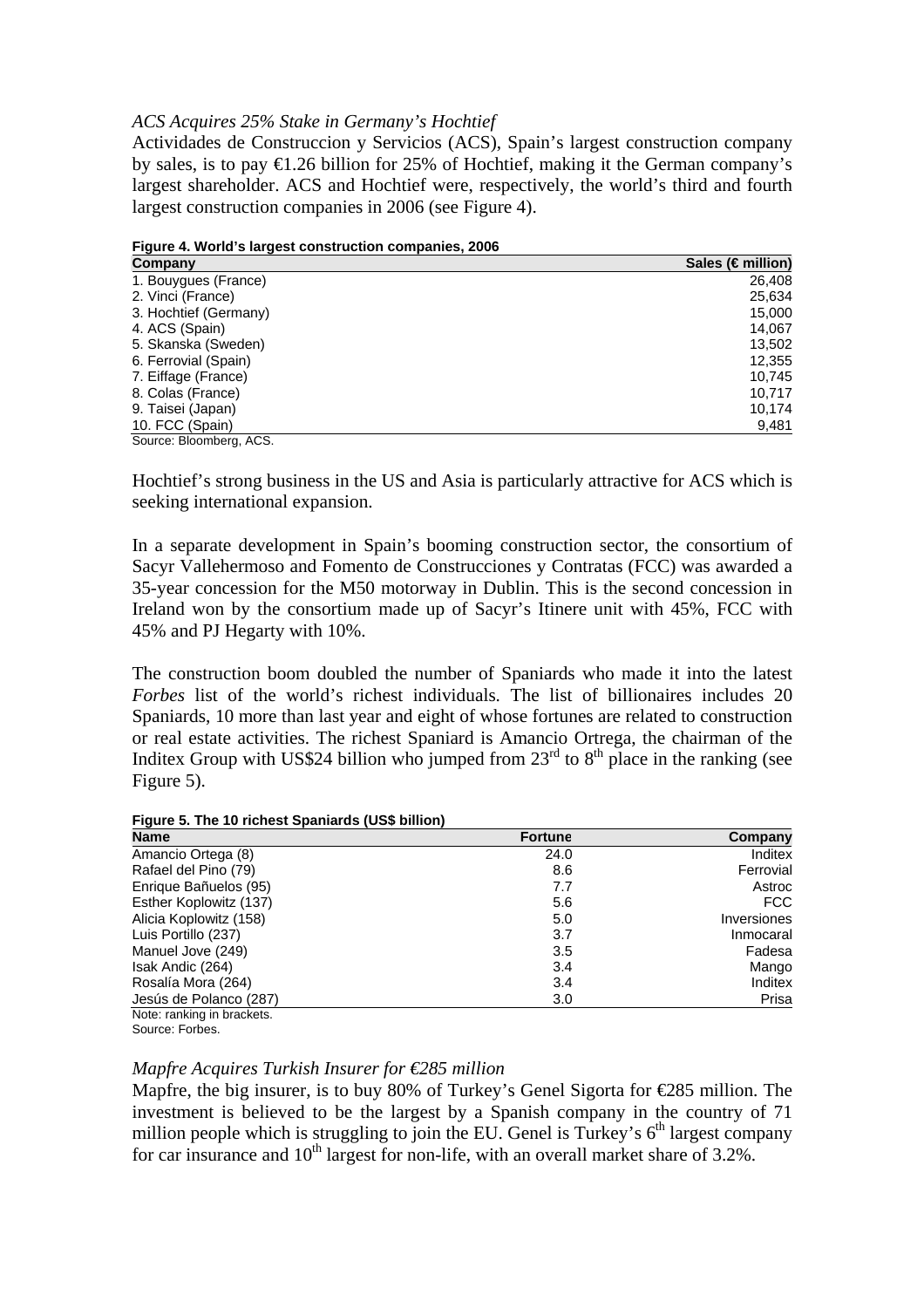# *Inditex Overtakes Gap to Become World's Second-Largest Clothing Retailer*

Inditex, the owner of Zara and Bershka stores among others, overtook the US Gap to become the world's second-largest clothing retailer. Inditex had 3,135 stores in 64 countries at the end of March. Inditex plans to open as many as 490 stores in the year through January 2007, more than the 448 opened last year everywhere from Shanghai to Serbia. The leader is Benetton with more than 5,000.

# *Spain Creates Four out of every 10 Jobs in the EU*

Spain created 774,000 jobs in 2006, 40% of the total created in the 12 countries of the Euro zone. The proportion of temporary jobs in total employment, however, remained by far the highest at close to one-third.

And it recorded a public sector budget surplus of 1.8% of GDP, its highest for 30 years. Spain is one of only four Euro zone countries, including Finland, Ireland and the Netherlands, with a public sector surplus.

But the current account deficit reached  $\bigoplus 6,026$  million, the second-largest in the world after the US and 29% more than in 2005. At 8.8% of GDP, it was also the secondlargest in the Euro zone on this basis (see Figure 6). The big trade deficit, reflecting the heavy oil bill and the general surge in imports, and stagnant tourism receipts were the main factors behind the current account deficit.



Thanks to Spain being a member of the monetary union, the current account deficit will not lead to a devaluation as it did several times before the country joined the euro (the last devaluation of the peseta was in 1995). But precisely because there will not be a currency crisis, the necessary adjustment will eventually have to come through other changes, notably in wages and prices. The deficit underscores Spain's ailing external competitiveness (see Figure 7).

The IMF, in its latest assessment of the Spanish economy, said the deficit and the high levels of household and corporate indebtedness were the 'greatest risk for the projected soft landing'.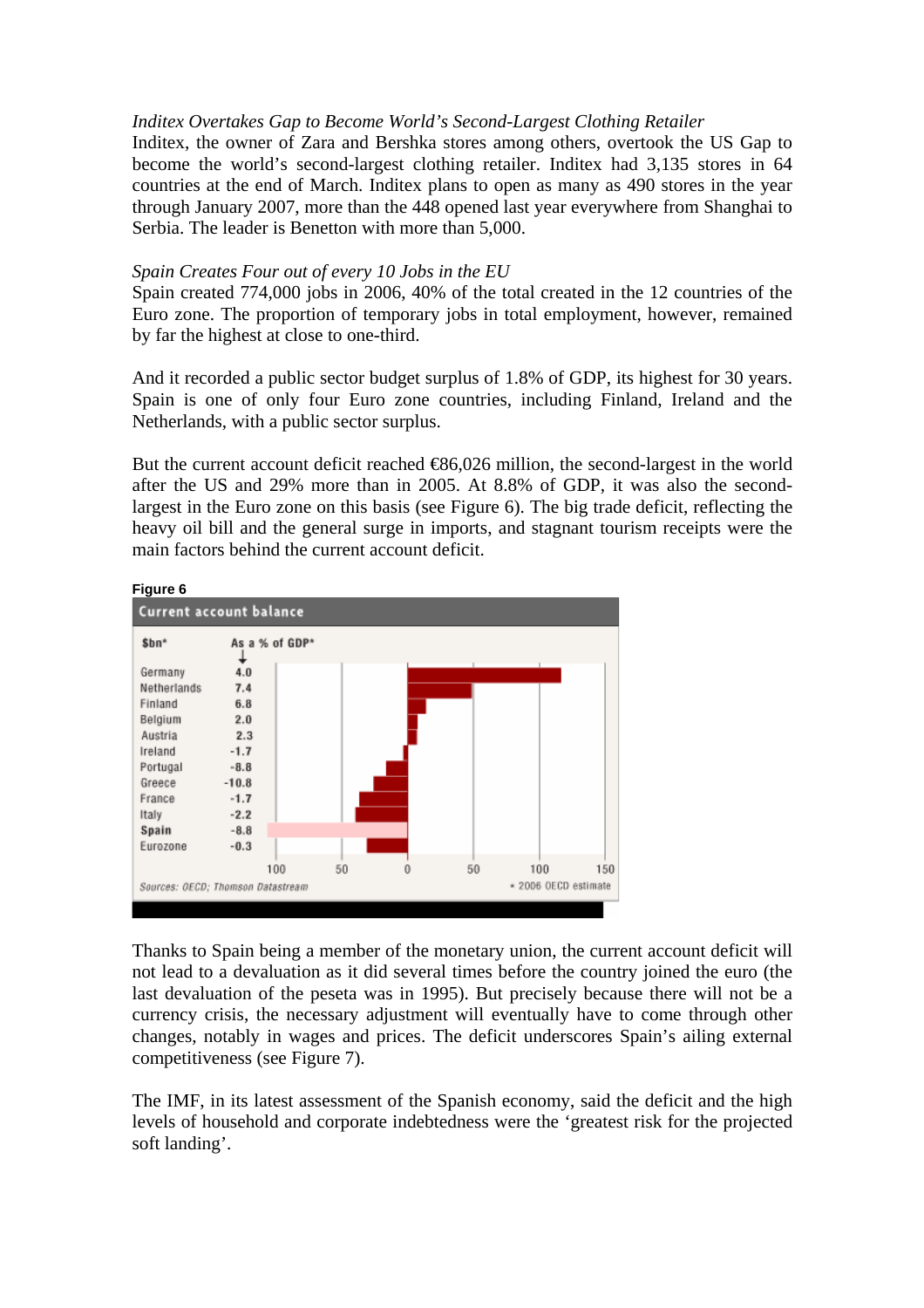

Meanwhile, Spain's total taxes in GDP terms moved closer to the EU average in 2005 (latest year available). The tax burden rose a full percentage point between 2004 and 2005 to 36.4% of GDP, compared with an EU-27 average of 40.8% and a Euro zone average of 41.2% (see Figure 8). The rise was the largest one in a single year since 1995 and was due to the buoyancy of the economy, greater success in combating tax fraud and corporate and income tax rates higher than many EU countries (the rates have since been reduced under a tax reform effective as of 2007).

#### **Figure 8. Total taxes (% of GDP), selected EU countries**

| <b>Country</b>              | % of GDP |
|-----------------------------|----------|
| France                      | 45.8     |
| Germany                     | 40.2     |
| Italy                       | 40.8     |
| Poland                      | 34.2     |
| <b>Spain</b>                | 36.4     |
| United Kingdom              | 38.6     |
| <b>EU-27</b>                | 40.8     |
| Euro zone                   | 41.2     |
| $\sim$ $\sim$ $\sim$ $\sim$ |          |

Source: Eurostat.

### *Tourism Industry Ranked Low in WEF League*

Spain's tourism industry, one of the lynchpins of the economy and the second largest in the world in the number of visitors, was ranked  $15<sup>th</sup>$  out of 20 countries (see Figure 9) in the first ranking of its kind by the World Economic Forum (WEF).

| Figure 9. Travel and Tourism Competitiveness Index, Top 20 Countries |
|----------------------------------------------------------------------|
|----------------------------------------------------------------------|

| <b>Country</b>     | Country                  |
|--------------------|--------------------------|
| 1. Switzerland     | 11. Denmark              |
| 2. Austria         | 12. France               |
| 3. Germany         | 13. Australia            |
| 4. Iceland         | 14. New Zealand          |
| 5. United States   | 15. Spain                |
| 6. Hong Kong       | 16. Finland              |
| 7. Canada          | 17. Sweden               |
| 8. Singapore       | 18. United Arab Emirates |
| 9. Luxembourg      | 19. Netherlands          |
| 10. United Kingdom | 20. Cyprus               |

Source: European Commission.